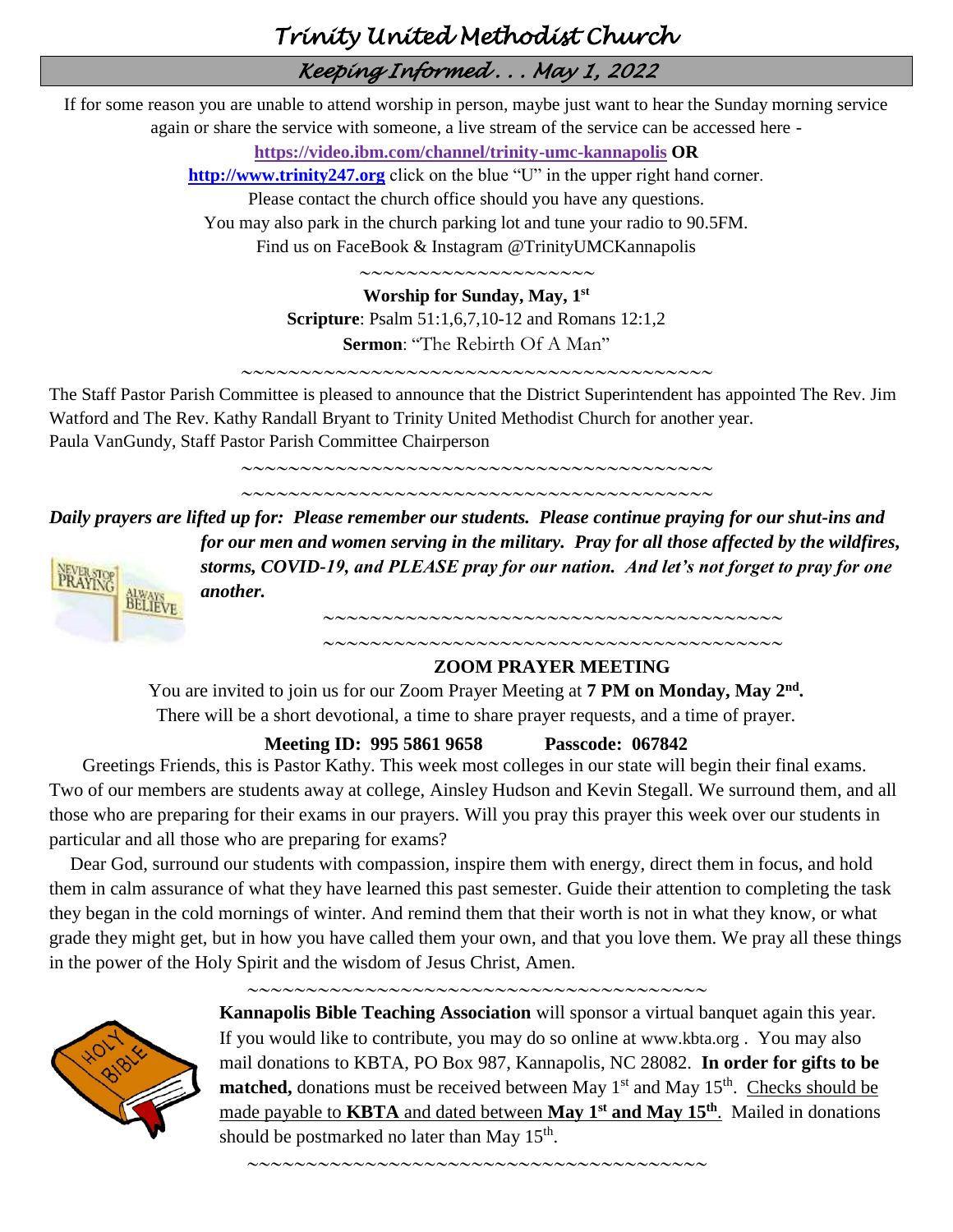# God's Supper Table - TO GO

Hamilton and Boger Families will provide the meal for God's Supper Table on May 4<sup>th</sup>. All meals are to go (drive thru only). Pick up at the back of the church beginning at 5:00 pm.

On April 20<sup>th</sup> Modern Woodmen of America provided 104 meals consisting of a hamburger with cheese, lettuce, tomato & onion on the side, chips, cookies and bottled water.

On April 27<sup>th</sup> Brookdale Baptist provided 104 meals consisting of a meat and cheese sandwich and Trinity provided chips, applesauce, dessert and bottled water.

*~~~~~~~~~~~~~~~~~~~~~~~~~~~~~~~~~~~~~~~*

**You're Invited … BYOP** (Bring Your Own Picnic)

> **Sunday, May 22nd 3:30 – 6:30 PM**

## **Hickory Shelter Vietnam Veteran's Park**

Bring your own picnic supper and join the Genesis Class for a time of fellowship. Enjoy time on the trails, watching the ducks, or hanging out at the shelter with church family. Feel free to invite others.

Vietnam Veteran's Park is located at the intersection of Oakwood Avenue and Orphanage Road. The Hickory Shelter is the first picnic area on the left as you enter the park.



## **Trinity United Methodist Church Staff**

*~~~~~~~~~~~~~~~~~~~~~~~~~~~~~~~~~~~~~~~*

*Rev. Jim Watford, Senior Pastor Rev. Kathy Randall Bryant, Associate Pastor Brenda Goldfaden, Director of Music and Worship Arts Joy Amerson, Office Administrator Debbie Mishak, Pre-K Director*